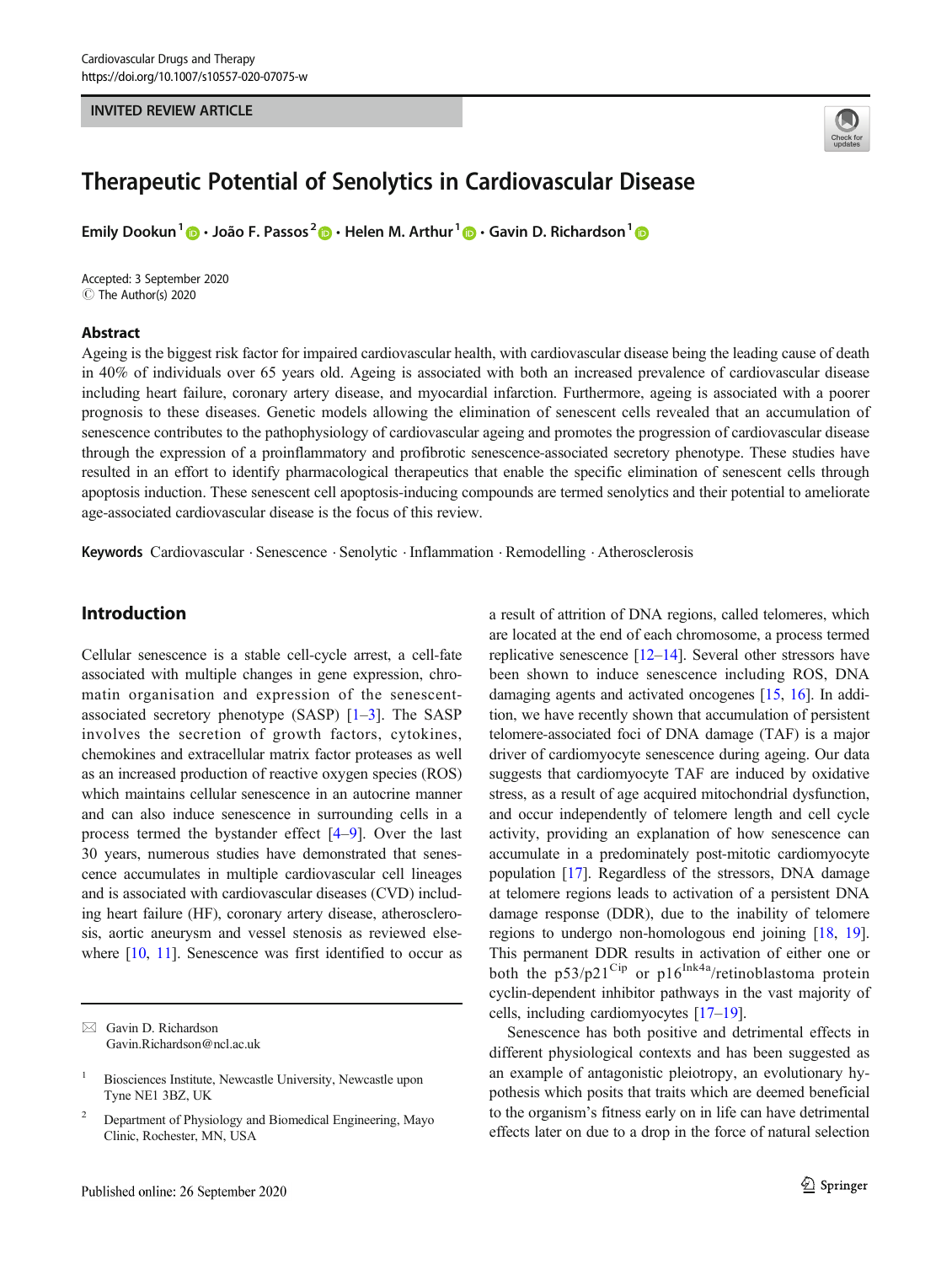[\[20\]](#page-7-0). For example, senescence has been shown to have beneficial effects in the context of wound healing [[21\]](#page-7-0), embryonic development [\[22](#page-7-0), [23\]](#page-7-0) and tissue repair; however, when senescent cells accumulate later in life they have been shown to contribute to tissue dysfunction in the context of ageing and age-related disorders [[24](#page-7-0)]. Although senescence is clearly associated with heart disease, it was not until the development of transgenic lines enabling selective clearance of senescent cells that it was possible to demonstrate that cellular senescence promotes cardiovascular ageing. The p16-INKATTAC transgenic mouse [[25,](#page-7-0) [26](#page-7-0)] contains a transgene in which the  $p16^{Ink4a}$  promoter drives expression of the FK506-binding-protein–Caspase 8. When this mouse is given the synthetic drug AP20187 it enables Caspase 8 dimerisation and apoptosis specifically in  $p16$ <sup>Ink4a</sup> expressing senescent cells. Additionally, the p16-3MR mouse model which contains a truncated herpes simplex virus 1 thymidine kinase driven by the  $p16^{\text{In\,}}$  promotor and the p16nitroreductase (p16-NTR) mouse in which the  $p16^{Ink4a}$ promotor drives nitroreductase allow the specific killing of  $p16^{Ink4a}$  expressing cells by ganciclovir or metronidazole administration, respectively [[21,](#page-7-0) [27](#page-7-0)]. Together these mouse models have been used to demonstrate that removal of  $p16^{Ink4a}$  expressing senescent cells improves the function of aged tissue systems, including attenuating CVD and cardiac dysfunction in several disease models and during natural ageing [\[25](#page-7-0), [27,](#page-7-0) [28\]](#page-7-0).

The striking improvement in the health of these animals has resulted in intensive investigation into pharmaceutical approaches that eliminate senescence in order to translate these findings to the clinic [\[17](#page-7-0), [29](#page-7-0)–[31\]](#page-7-0). Figure [1](#page-2-0) describes an overview of the contribution of senescence to CVD as well as some of the underlying mechanisms.

### **Senolytics**

Senescent cells have been shown to be resistant to apoptosis via the activation of multiple pro-survival pathways [\[32](#page-7-0)]. Transcriptomic analysis of senescent and non-senescent preadipocytes, one of the most abundant senescent cells observed in vivo [\[33](#page-7-0)], led to the identification of several anti-apoptotic pathways that were required for senescent cell survival [[31\]](#page-7-0). Activation of these pathways results in the expression or activation of several pro-survival and anti-apoptotic proteins including Bcl-2 family members,  $p53/p21^{Cip}$ , ephrins (EFNB1) or 3), the phosphatidylinositol-4,5-bisphosphate 3-kinase delta catalytic subunit (PI3KCD), plasminogen-activated inhibitor-1 and 2 (PAI1 and 2) and hypoxia-inducible factor-1 $\alpha$  [[31,](#page-7-0) [34,](#page-7-0) [35](#page-7-0)]. Bioactive compounds that specifically target one or more of these pro-survival proteins can preferentially induce apoptosis in senescent cells and are therefore known as senolytics. Many different senolytics drugs have been identified; however, to date the Bcl-2 inhibitor navitoclax (ABT-263) [\[36\]](#page-7-0), and a combination treatment of dasatinib (D), a tyrosine kinase inhibitor, with quercetin (Q) [[31](#page-7-0)] have been best studied in the context of CVD. For that reason, we will focus on these drugs in this review.

#### Dasatinib and Quercetin

Having demonstrated that siRNA mediated inhibition of components of senescent cells pro-survival networks preferentially reduced the viability of senescent cells, but not proliferating or quiescent, differentiated cells [\[31\]](#page-7-0), Zhu et al. targeted these pathways pharmaceutically. Individually D and Q were demonstrated to have a modest senolytic activity, but in combination, D&Q treatment was an effective senolytic in vivo. D has been suggested to promote senescent cell apoptosis via the inhibition of ephrins, which regulate a pro-survival network that includes BCL-xL, PI3KCD, p21, PAI1 and PAI2 [\[31](#page-7-0)]. Q is a natural flavonol and an inhibitor of multiple pro-survival proteins including PAIs and PI3K [\[37\]](#page-7-0) which when inhibited reduce Bcl-W expression [[37,](#page-7-0) [38\]](#page-7-0). D&Q-mediated senescence cell clearance has been shown to attenuate lung fibrosis and hepatic stenosis, improve vasomotor function, ventricular function and neurogenesis and prevent age-related bone loss, anxiety-related behaviour and increase lifespan in pre-clinical models [\[31,](#page-7-0) [39](#page-7-0)–[44](#page-8-0)].

#### Navitoclax (ABT-263)

The observation that senescent pre-adipocytes increased expression of the Bcl- $X_L$ , to prevent mitochondrialdependent apoptosis  $[31]$  led Zhu et al. to target Bcl- $X_L$ with siRNA. Inhibition of  $Bcl-X_L$  reduced the viability of senescent but not non-senescent human umbilical vein endothelial cells (HUVEC), and subsequently, the Bcl-2 homology 3 domain (BH3) mimetic navitoclax, an inhibitor of anti-apoptotic proteins Bcl-2, Bcl-X<sub>L</sub> and Bcl-W, was demonstrated to induce apoptosis in senescent human lung fibroblasts (IMR90 cell line) and HUVEC but not senescent pre-adipocytes in vitro [\[45\]](#page-8-0). Furthermore, navitoclax treatment of old mice improved the function of haematopoietic and muscle progenitor cells as assessed in ex vivo assays [[46\]](#page-8-0) and prevented ironising radiationinduced pulmonary fibrosis in vivo [[47\]](#page-8-0).

# Pharmaceutical Targeting of Senescence to Improve Myocardial Function During Ageing

The most significant determining factor of cardiovascular health is a person's age, with CVD being the leading cause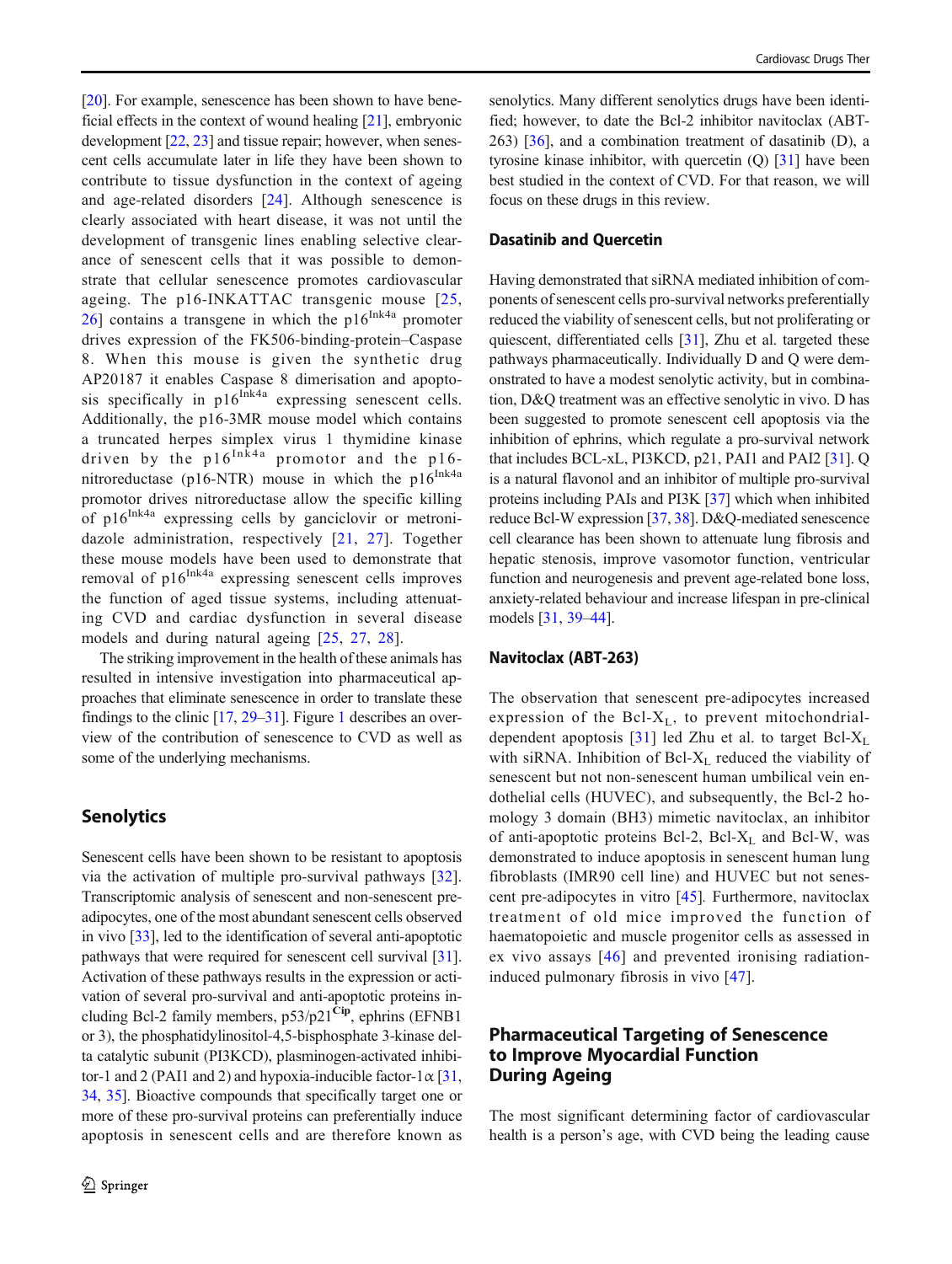<span id="page-2-0"></span>

Fig. 1 Cellular senescence and cardiovascular disease. Senescence is induced in multiple cardiovascular lineages and immune cell populations in response to a variety of stimuli including telomere attrition, telomere damage and genomic DNA damage, which leads to activation of the DDR. If the DDR is persistent, activation of tumour suppressor genes p53, p21,  $p16^{lnk4A}$  and  $p19^{Arf}$  establish cell cycle arrest and coordinate the senescence program, which can include cellular hypertrophy and expression of the SASP. Senescent cells up-

regulated pro-survival pathways such as Bcl-2 and Bcl-XL that protect them from their own pro-apoptotic SASP. Cellular senescence and its associated SASP contribute to CVD including promoting inflammation, fibrosis, endothelial dysfunction and stenosis and progression of atherosclerosis. The SASP can also drive paracrine senescence in surrounding cells via the bystander effect which may further contribute to CVD pathophysiology

of death in 40% of individuals over 65 years [\[48\]](#page-8-0). The ageing heart undergoes a process of myocardial remodelling, which is characterised by physiological and molecular alterations that result in endothelial stenosis, vasomotor dysfunction and stiffening, cardiomyocyte hypertrophy, myocardial fibrosis and inflammation which result in increased ventricular stiffness, impaired cardiac function and can ultimately lead to HF [[10,](#page-7-0) [11\]](#page-7-0). In particular, HF with preserved ejection fraction (HFpEF), characterised by diastolic ventricular dysfunction with maintained systolic function, is clinically associated with ageing [\[49\]](#page-8-0). Unfortunately, there are no proven therapies for HFpEF, and there is a growing need for novel interventions to prevent or reverse HF. The association between senescence and myocardial ageing in humans has been reported for nearly 20 years [[50\]](#page-8-0). More recently it has been demonstrated that senescence contributes directly to age-related myocardial remodelling in mice, as pharmacogenetic elimination of senescent cells, using the p16-INKATTAC model, reduced myocardial fibrosis and attenuated cardiomyocyte hypertrophy [\[17,](#page-7-0) [25\]](#page-7-0). Elimination of senescent cells from aged p16-INKATTAC mice also increased their survival and reduced the development of cardiac dysfunction following isoproterenol-induced myocardial stress [\[25](#page-7-0)]. Following on from this data, we and others have hypothesised that an accumulation of senescence and the expression of a SASP drive age-related myocardial remodelling and have begun to independently investigate if senolytics can eliminate senescent cell populations resident in the aged heart in order to improve myocardial function [\[17,](#page-7-0) [29](#page-7-0)–[31\]](#page-7-0).

Zhu et al. were the first to demonstrate that pharmacological elimination of senescent cells from aged mice could improve myocardial function. Treatment of 24-month-old mice with a single dose of D&Q significantly improved left ventricular (LV) ejection fraction and fractional shortening. This observed change in function was suggested to be a result of a restoration in vascular endothelial function, although no change in smooth muscle contractile function was observed [\[31](#page-7-0)]. While these data suggest that senescent cells are deleterious to endothelial cell function the study did not quantify myocardial senescence prior to or following senolytics treatment. As such, it is unclear if an accumulation of senescence in the endothelial cell population or paracrine signalling via the SASP from other senescent cell populations underlies endothelial cell dysfunction.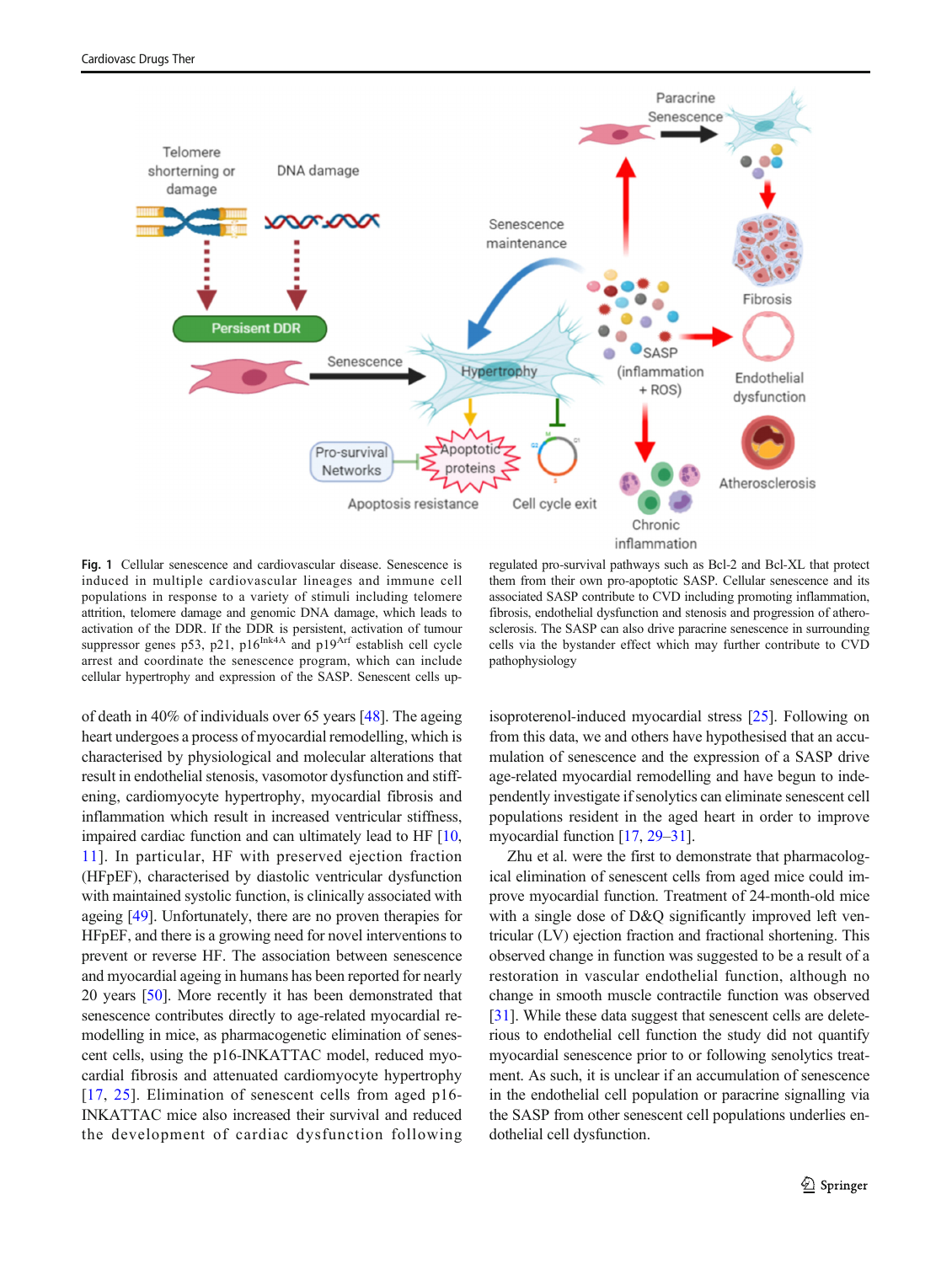We have shown in aged mice that senescence occurred primarily within the cardiomyocyte population and led to the expression of a cardiomyocyte-specific SASP with the potential to promote myofibroblast differentiation of fibroblasts and induce cardiomyocytes to hypertrophy in vitro [\[17\]](#page-7-0). In vivo, cyclical oral administration of navitoclax reduced the number of senescent cardiomyocytes, attenuated components of the cardiomyocyte SASP and reduced myocardial remodelling as indicated by a reduction in both cardiomyocyte hypertrophy and interstitial fibrosis [[17](#page-7-0), [29](#page-7-0)]. In addition, although no difference in systolic function was observed, navitoclax reduced LV mass and rescued an age-associated decline in diastolic function, both features associated with HFpEF clinically [\[51\]](#page-8-0). While the elimination of the SASP and a reduction in inflammation appears to contribute to navitoclax-mediated functional improvement in aged mice, cardiomyocyte regeneration may also play a role. Following the elimination of senescent cardiomyocytes, we observed a significant regenerative response shown by increased DNA replication in mononuclear cardiomyocytes and the expression of the proliferation marker aurora B kinase [\[17](#page-7-0), [52](#page-8-0)]. These responses indicate true cardiomyocyte division and not simply karyokinesis, which are important to distinguish given the potential for cardiomyocytes to undergo binucleation in the absence of cell division [\[52](#page-8-0)–[54](#page-8-0)]. Accumulation of myocardial senescence with age is not exclusive to the cardiomyocyte population. In human hearts, the SCA-1<sup>pos</sup>/c-kit<sup>pos</sup>/CD31<sup>neg</sup>CD45<sup>neg</sup> resident cardiac progenitor cell (CPC) population also acquires a senescent phenotype with age [[30\]](#page-7-0). CPC obtained from the hearts of 77–86 year-olds demonstrated a reduction in replication and reduced potential for cardiomyocyte differentiation compared with CPC obtained from younger 34–62-year-old hearts. Furthermore, following senescence induction via doxorubicin treatment, CPC expressed a SASP with a functional bystander effect. Conditioned media obtained from senescent CPC reduced the proliferative potential of healthy CPC and induced them to senescence. Unlike non-senescent CPC, senescent CPC were unable to enhance regeneration and restore cardiac function following transplantation into infarcted murine hearts [\[30](#page-7-0)]. Senolytic cocktail D&Q was shown to eliminate senescent CPC in vitro and similarly to the effects of navitoclax, D&Q treatment of aged mice attenuated aspects of remodelling including fibrosis and cardiomyocyte hypertrophy and promoted cardiomyocyte turnover [[30\]](#page-7-0). Interestingly, D&Q also increased CPC proliferation in aged mouse hearts [\[30\]](#page-7-0). While there is still some debate regarding the extent by which CPC contribute to cardiomyocyte turnover during ageing, it is possible that dysfunction of this cell population may disrupt myocardial homeostasis and contribute to the observed decline in cardiomyocyte turnover that occurs with age in both humans and mice [\[53](#page-8-0), [55\]](#page-8-0).

Given the limited regenerative capacity of the heart, there is considerable interest in the potential of regenerative cellular

therapies for the treatment of CVD such as myocardial infarction (MI) and age-related HF [\[56](#page-8-0)]. For cellular therapies to be effective, the grafted cells must survive, integrate, and function within the surviving myocardium. The data discussed above suggest that older age not only increases the potential for dysfunction in the very populations that are being used for cellular therapies but also increases the hostility of the recipient myocardial environment as a result of SASP mediated inflammation and the bystander effect. This may in part explain the failure of pre-clinical trials to translate clinically into regenerative therapies [\[30](#page-7-0)]. Preclinical studies showing successful cell regenerative therapies use young healthy animals [\[57](#page-8-0), [58\]](#page-8-0), whereas the prevalence of CVD increases linearly with age [\[59\]](#page-8-0), and therefore, most patients undergoing cellular therapy are likely to display high levels of myocardial senescence [[17](#page-7-0), [60\]](#page-8-0) which could create an unfavourable environment impeding incorporation and differentiation of the transplanted cell populations [[30,](#page-7-0) [61](#page-8-0)]. Senolytic-mediated elimination of senescent cells from aged patients may, therefore, have the potential to improve the outcomes of such regenerative cellular therapies.

#### Myocardial Infarction

The aged human population not only displays an increased prevalence of CVD but also has a poorer prognosis. For example with increasing age, there is an exponential increased in mortality as a result of MI [[62](#page-8-0)] and an increased incidence of HF in those patients that survive the initial MI [\[63](#page-8-0)]. Similarly, aged mice demonstrate a reduced survival and cardiac function following MI compared with young animals [[29](#page-7-0), [64\]](#page-8-0). Navitoclax treatment prior to MI reduced cardiomyocyte senescence and TGF-β2 expression, a component of the cardiomyocyte SASP. Following senescence elimination, aged mice demonstrated an improved survival to MI and had a higher LV systolic function compared with control aged animals at 4 weeks post-MI [\[29](#page-7-0)]. In the absence of intervention aged mice demonstrated a gradual decline in LV function following MI, whereas navitoclax-treated aged mice maintained LV function, a response more comparable with the response of young mice to MI [\[29\]](#page-7-0). Although a detailed understanding of the mechanism requires further investigation, this data indicates that senescence contributes to impaired recovery post-MI and suggests that senolytic treatment has therapeutic potential in this disease setting. This is also in accordance with the observations that pharmacogenetic elimination of senescent cells using the p16-INKATTAC mouse model improved resistance to impaired myocardial dysfunction and improved survival following isoproterenol-induced myocardial stress [\[25](#page-7-0)].

While pre-existing senescence may be detrimental to recovery post-MI, senescence is also induced as a result of MI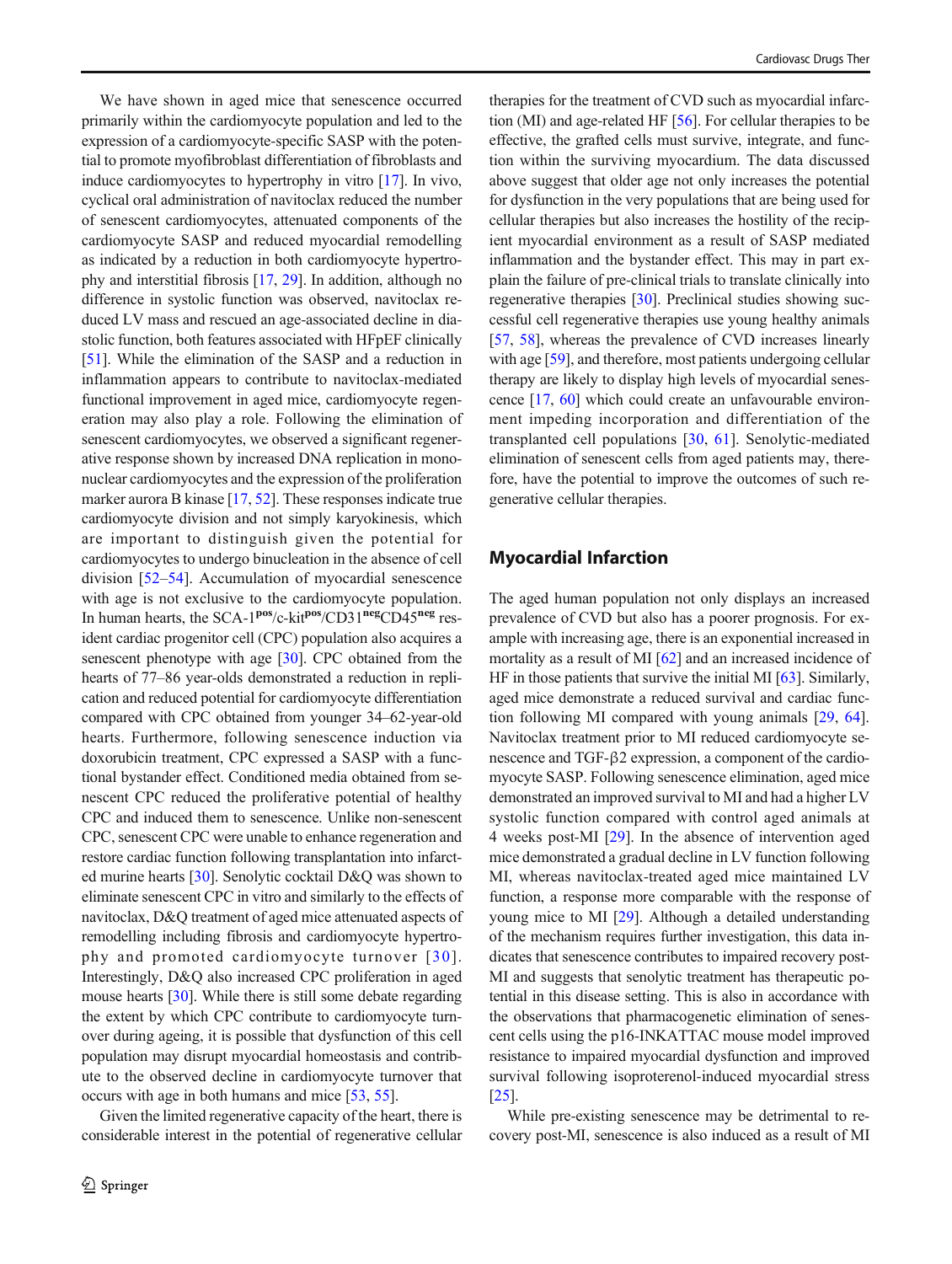and plays a complex role in the pathophysiology of myocardial remodelling. The induction of senescence within the fibroblast population has been demonstrated to play a role in limiting cardiac fibrosis post-MI [\[65,](#page-8-0) [66](#page-8-0)]. Following MI, senescence accumulated in the fibroblast population and prevention of fibroblasts senescence, using a p53 knock-out mouse model, exacerbated cardiac fibrosis and increased infarct size at one-week post-MI [\[66](#page-8-0)]. While initially this data would suggest that elimination of senescence post-MI would only have detrimental effects, inhibition of senescence post-MI also attenuated inflammation and reduced the expression of SASP associated cytokines such as interleukin (IL) 1, chemokine ligand 1, chemokine ligand 2, IL6, granulocyte chemotactic protein 2 and macrophage colony-stimulating factor which are known inducers of fibrosis [\[42,](#page-8-0) [66](#page-8-0)]. Therefore, while senescence may initially limit fibrosis, if not efficiently resolved, chronic senescence could contribute to inflammation post-MI by promoting further cardiac fibrosis over an extended time frame. As senolytics eliminate senescent cells once senescence has been established, senolytic treatment provides a tool to attenuate SASP producing fibroblasts without preventing the initiation of senescence within the fibroblast population or the beneficial role fibroblast senescence plays in attenuating fibrosis following MI.

#### Atherosclerosis and Vascular Senescence

Cellular senescence accumulates in the early stages of atherosclerosis, in multiple different cell types including endothelial cells, vascular smooth muscle cells, foam cells and T cells [\[67\]](#page-8-0). An accumulation of senescence promotes the development of atherosclerosis through multiple cell-independent mechanisms; however, common to all senescence cell types is the increase in inflammation as a result of the SASP which promotes necrotic core enlargement, extracellular matrix degeneration and cap thinning, erosion, calcification and intraplaque angiogenesis [\[68](#page-8-0)]. To date, several studies have used a pharmacogenetic or a pharmacological approach to investigate the potential of targeting senescence to prevent or reverse plaque development. Using low-density lipoprotein receptordeficient (Ldlr−/<sup>−</sup> ) mice on a high-fat diet, a model of atherogenesis, senescence was increased in multiple cell types within the atherosclerotic lesions. Plaque-rich aortic arches had elevated transcript levels of the cyclin-dependent kinase inhibitor  $p16^{Ink4a}$  and SASP components including the matrix metalloproteases (Mmp) 3 and Mmp13 and the inflammatory cytokines  $IL1\alpha$  and  $TNF\alpha$  [\[27\]](#page-7-0). While this study focused primarily on the use of the p16-INKATTAC, P16-3MR and P16-NTR transgenic mouse models to eliminate senescent cells, the study also demonstrated that treatment of mice with navitoclax, after senescence was established, inhibited atherogenesis, as indicated by a reduction in plaque burden, plaque number and the average size of individual plaques [\[27\]](#page-7-0). Results were comparable with those observed when senescence was eliminated using a genetic mouse models, suggesting that the beneficial effects of navitoclax were a result of senescence cell clearance and not an off-target effect. Similar results were observed using an alternative model of atherogenesis with D&Q senolytic treatment.  $ApoE^{-/-}$  mice on a high-fat diet developed atherosclerotic plaques containing increased numbers of senescent cells. D&Q treatment reduced senescence burden and plaque calcification, although no difference in plaque size was observed [\[39](#page-7-0)].

Senescence of the T cell population has also been associated with atherogenesis and is a biomarker of CVD risk [[69\]](#page-8-0). In particular, cytotoxic  $CD8<sup>+</sup>$  T cells are pro-atherosclerotic and become functionally senescent with age, as demonstrated by both proliferative arrest and the increased production and secretion of inflammatory mediators characteristic of a SASP [\[70](#page-8-0)]. Once senescent, these terminally differentiated  $CD8<sup>+</sup>$  T cells (TEMRA) are an independent predictor of all-cause mortality in the elderly [[69](#page-8-0)]. In proof of principle experiments, we have investigated the effects of senolytics on immunosenescence in aged mice [\[69](#page-8-0)]. Navitoclax treatment rescued immunosenescence, as indicated by a decrease in  $CD8<sup>+</sup>$  effector memory cells and an increase of the naïve  $CD8<sup>+</sup>$  T cell population [\[69](#page-8-0)]. While we did not investigate the mechanisms by which senolytics increased the naïve T cells, it is possible that as well as eliminating senescent CD8+ cells, senolytic treatment influenced the dynamics of lymphocyte proliferation, as a result of reduced systemic inflammation or rejuvenation of progenitor pools, which in turn changed the balance of different T cell subpopulations.

Senescence in the regulatory  $T$  cell  $(T_{reg})$  population may also contribute to atherosclerosis as they can suppress the activity of proatherogenic effector T cells preventing atherosclerosis progression [[71\]](#page-8-0). Activated T cells express high levels of telomerase activity to protect their telomeres from accelerated shortening, thereby evading replicative senescence [\[72\]](#page-8-0). We have demonstrated that increased oxidative stress suppresses T cell telomerase expression but does not affect  $T_{reg}$  cell proliferation [\[73\]](#page-8-0). We, therefore, proposed that within the atherosclerotic plaque, chronic oxidative stress and suppression of telomerase contribute to accelerate telomere attrition in the  $T_{\text{reg}}$  population which promotes the progression of atherosclerosis. Although the effects of senolytic therapy on the T cell populations, in the context of atherosclerosis, have yet to be investigated, clinical trials employing the small molecule activator TA-65 [\[74](#page-8-0)] to restore telomerase activity and prevent T cell senescence are ongoing (Telomerase Activator to Reverse Immunosenescence in Acute Coronary Syndrome: A Double-Blind, Phase II, Randomised Controlled Trial).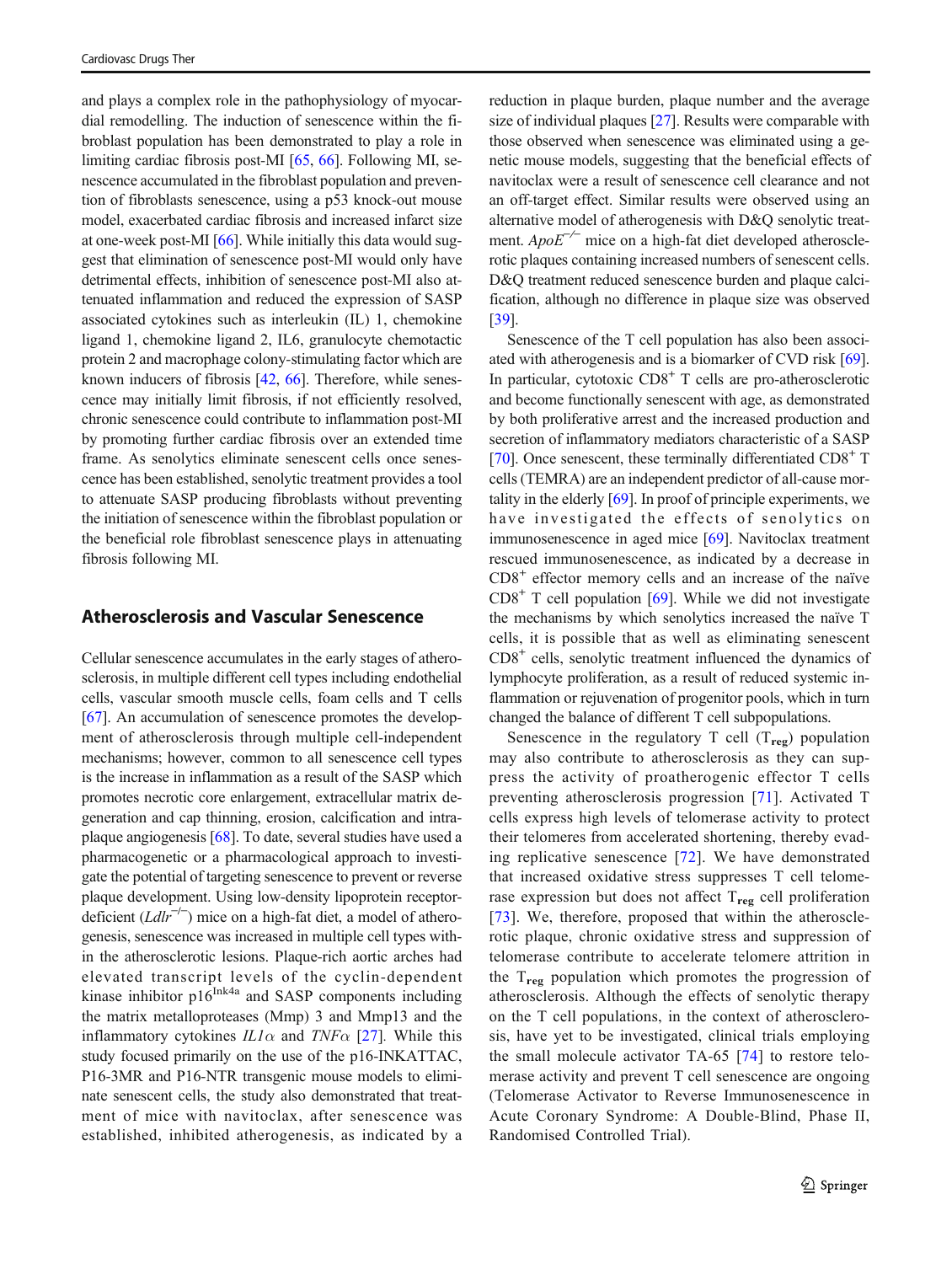# Future Directions

While the above literature indicates that there is potential for senolytics to attenuate or prevent several CVD (Fig. 2) evidence suggests that senolytics can have adverse side effects. In particular, thrombocytopenia is a primary dose-limiting toxicity of navitoclax which is caused inhibition of Bcl- $X_L$  within the platelet population, which is required for platelet survival [\[75\]](#page-8-0). D and Q also have several reported side effects, including hematologic dysfunction, fluid retention and QT prolongation [\[76\]](#page-8-0).

Therefore, efforts are continuing to identify novel senolytics with safer profiles. In independent drug screens, both Triana-Martínez et al. [\[77](#page-8-0)] and Guerrero et al. [[78\]](#page-8-0) identified that cardiac glycosides (CG) are broad-spectrum senolytics. While the mechanisms whereby CG induces senescent cells to apoptosis are not yet fully understood, it has been suggested that CG bind to the alpha subunit of the  $Na^+/K^+$ ATPase pump inhibiting the cellular intake of  $K^+$  and concurrently the release of  $Na<sup>+</sup>$  enhancing plasma membrane depolarisation [\[77\]](#page-8-0). As senescent cells exhibit a partially depolarised plasma membrane, when compared with proliferating cells, they are more susceptible to the effects of CG [[79\]](#page-8-0). However, CG treatment also resulted in elevated expression of

pro-apoptotic Bcl-2 family members in oncogene-induced senescent fibroblasts, which could also contribute to their senolytic activities [\[78\]](#page-8-0). CG initiated senolysis in several models of oncogene and stress-induced senescence and eliminated senescent cells from the lungs of a xenograft model and an irradiation model of lung fibrosis. Furthermore, CG reduced senescence in the liver, heart and kidney of aged mice [\[77](#page-8-0), [78](#page-8-0)]. Interestingly, the CG digoxin and digitoxin are currently used for treating HF and atrial fibrillation in elderly patients [\[80\]](#page-8-0). CG also reduced atherosclerosis in Apo-E-deficient mice [\[81](#page-9-0)], although these studies did not investigate if senolytic activity contributed to this anti-atherosclerotic effect. As mice treated with digitoxin showed no evidence of thrombocytopenia and as digitoxin behaves as a senolytic at concentrations close to those observed in the plasma of cardiac patients treated with this drug [[82\]](#page-9-0), Guerrero suggested the potential use of CG as senolytics in the clinic. It should however be highlighted that while current clinical guidelines endorse the use of digoxin in patients with atrial fibrillation, debate remains regarding its safety, and multiple studies have linked digoxin treatment with an increased relative risk of mortality [\[83](#page-9-0)–[85\]](#page-9-0).

Similarly, prior to the discovery of the senolytic properties of the HSP90 inhibitor 17-DMAG (alvespimycin) [[86\]](#page-9-0), it had



**Therapeutic potential of senolytics** 

Fig. 2 Therapeutic potential of senolytics in cardiovascular disease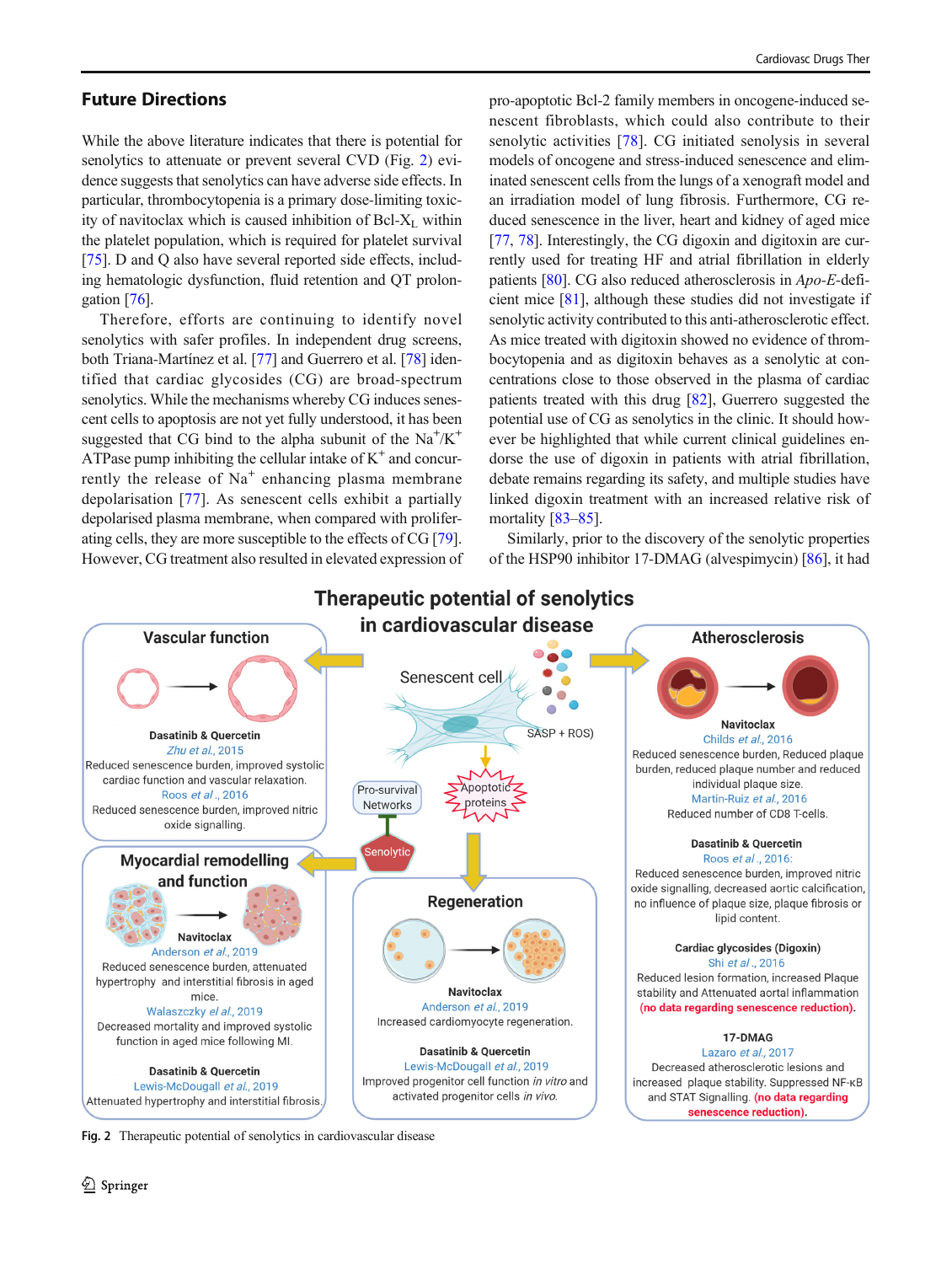been demonstrated that 17-DMAG reduced atherosclerosis in the  $Apo-E$  knock-out model, although it was originally assigned to be a result of NF-κB and STAT signalling pathway suppression [\[87\]](#page-9-0). It remains to be determined whether the senolytic activity of 17-DMAG also underlies its atherosclerosis limiting effects.

Senolytics with potentially limited side effects have been identified that show clinical promise including the FOXO4-Dretro-inverso (FOXO4-DRI) peptide which blocks the interaction of FOXO4 and p53 inducing senescent cells to apoptosis [\[88](#page-9-0)]. The senescence-specific killing compound 1 (SSK1) takes advantage of the increased activity of lysosomal βgalactosidase activity observed in senescent cells [[89](#page-9-0)]. Derivatives or modified forms of navitoclax have also been generated to reduce toxicity. Ventoclax (ABT-199), a derivative of navitoclax, has a higher affinity to Bcl-2 and reduced affinity to Bcl- $X_L$  Bcl-W and MCL-1, and thereby demonstrated decreased platelet toxicity [\[90\]](#page-9-0). In addition, He et al. have reduced the on-target toxicity of navitoclax by converting it into a platelet-sparing Bcl-xl proteolysistargeting chimera (PROTAC), which contains a ligand that recruits a specific E3 ubiquitin ligase to induce protein degradation in a sub-stoichiometric manner resulting in less drug exposure and reduced toxicity [[91\]](#page-9-0). These drugs hold great potential but have yet to be tested in the context of CVD.

Senolytic therapies have the potential to treat a wide range of CVD and age-associated cardiovascular pathologies. CVD, where senescence is suggested to play a pathogenic role, include arterial dysfunction and arterial stiffening associated with hypertension [\[92](#page-9-0)] and aortic aneurysms [[93,](#page-9-0) [94](#page-9-0)]. Senescence has even been suggested to promote blood clotting via the SASP and contribute to increased thrombotic events resulting in stroke in the older population [[95](#page-9-0)]. These indications may be potential targets for senolytics therapies and merit further investigation.

### Clinical Potential of Senolytics

Following the preclinical evidence showing the efficacy of senolytics for the prevention or treatment of several CVD, studies have now begun to investigate the use of senolytics in the clinical setting. In an initial pilot study to evaluate the feasibility of serotherapies, a treatment regime of 3-day D&Q treatment per week over 3 weeks had both high retention and completion rates and was found to be safe in a cohort of 14 idiopathic pulmonary fibrosis patients [[96\]](#page-9-0). Moreover, treatment significantly improved physical function as evaluated by an increase in 6-min walk distance and 4-m gait speed and a reduction in chair-stands time; however, no change in pulmonary function was observed [\[96\]](#page-9-0). While the study was not powered to detect significant changes in SASP

expression, correlations were observed between improved physical function and decreased circulating SASP proteins. In a preliminary report from a phase 1 clinical trial of D&Q in individuals with diabetic kidney disease, it was observed that senolytic therapy decreased senescence burden in both adipose and epidermis which is associated with a decrease in circulating cytokines and MMP including IL1 $\alpha$ , IL2, IL6, IL9 and MMP2, MMP9 and MMP12 [[97](#page-9-0)].

Currently available senolytics do not target an individual molecule or cell type and as such senolytic therapy will inevitably influence total systemic senescence burden. While this may be advantageous because ageing-associated senescence is targeted as a whole, it also prioritises the need for further understanding of the mechanisms by which senolytics attenuate CVD. For example, does clearance of senescent cardiac cells or non-cardiac populations, such as those of the immune system, lead to the observed improvement in cardiovascular health in the pre-clinical studies. Furthermore, the longer-term effects of a systemic elimination of senescent cells in humans are not yet known. Likewise, although in the short-term clearance of senescent cardiomyocytes improved cardiac function [\[17](#page-7-0), [29](#page-7-0)], further studies are required to ensure that clearance of this post-mitotic population has no long-term detrimental effects on tissue integrity. While these questions remain to be answered, senolytics have the potential to transform cardiovascular medicine.

Acknowledgements Figures were created in Biorender.

Authors' Contributions All the authors researched data for the article, discussed the content, wrote the manuscript and reviewed and edited it before submission.

Funding This paper was supported by the British Heart Foundation project grant PG/19/15/34269.

#### Compliance with Ethical Standards

Conflict of Interest The authors declare that they have no conflict of interest.

Ethical Approval Not applicable.

Open Access This article is licensed under a Creative Commons Attribution 4.0 International License, which permits use, sharing, adaptation, distribution and reproduction in any medium or format, as long as you give appropriate credit to the original author(s) and the source, provide a link to the Creative Commons licence, and indicate if changes were made. The images or other third party material in this article are included in the article's Creative Commons licence, unless indicated otherwise in a credit line to the material. If material is not included in the article's Creative Commons licence and your intended use is not permitted by statutory regulation or exceeds the permitted use, you will need to obtain permission directly from the copyright holder. To view a copy of this licence, visit [http://creativecommons.org/licenses/by/4.0/](https://doi.org/).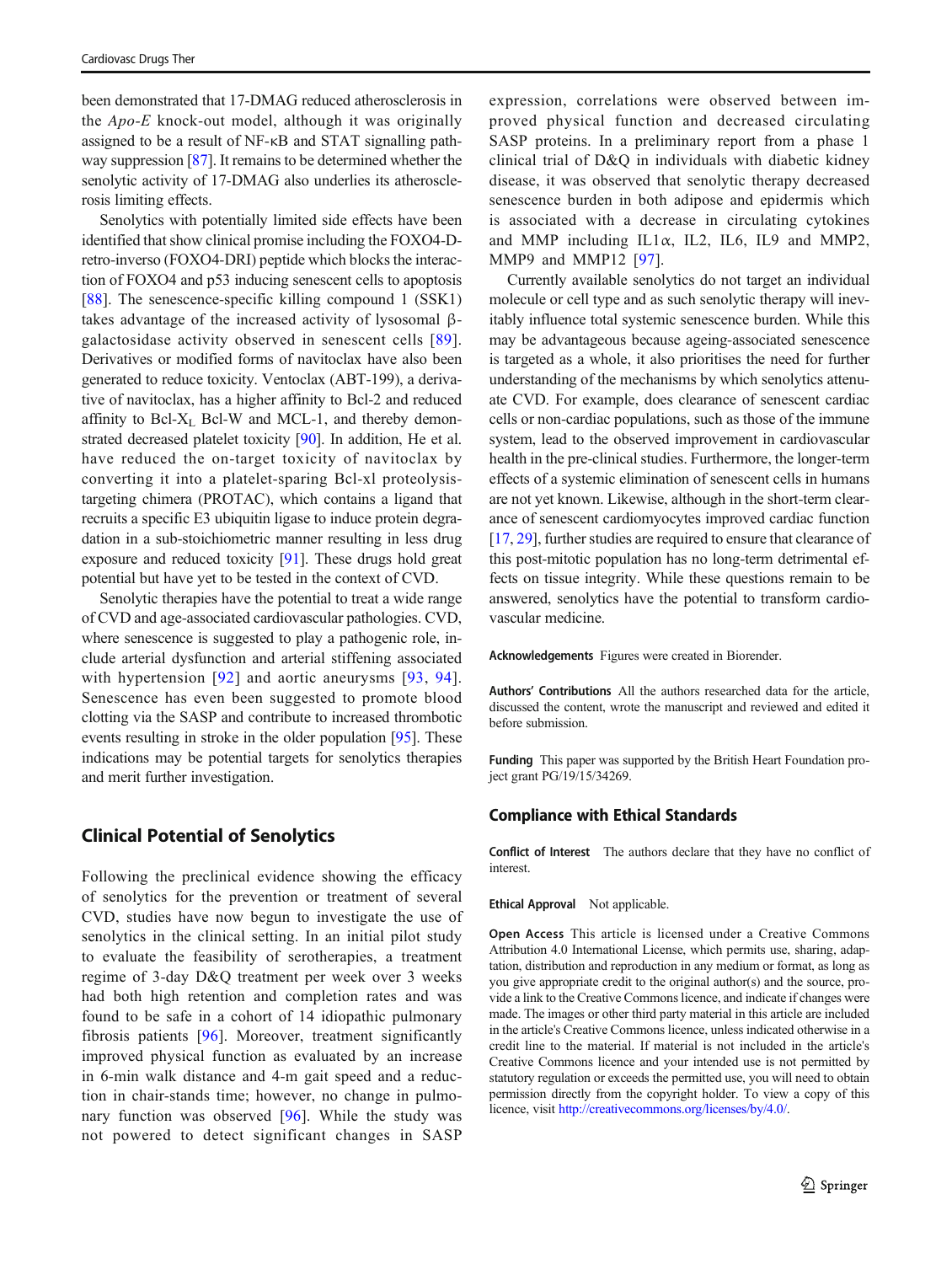#### <span id="page-7-0"></span>**References**

- 1. Passos JF, Simillion C, Hallinan J, Wipat A, von Zglinicki T. Cellular senescence: unravelling complexity. Age (Dordr). 2009;31(4):353–63.
- 2. Campisi J. Aging, cellular senescence, and cancer. Annu Rev Physiol. 2013;75(1):685–705.
- 3. Childs BG, Durik M, Baker DJ, van Deursen JM. Cellular senescence in aging and age-related disease: from mechanisms to therapy. Nat Med. 2015;21(12):1424–35.
- 4. Watanabe S, Kawamoto S, Ohtani N, Hara E. Impact of senescence-associated secretory phenotype and its potential as a therapeutic target for senescence-associated diseases. Cancer Sci. 2017;108(4):563–9.
- 5. Rodier F, Campisi J. Four faces of cellular senescence. J Cell Biol. 2011;192(4):547–56.
- 6. Acosta JC, Banito A, Wuestefeld T, Georgilis A, Janich P, Morton JP, et al. A complex secretory program orchestrated by the inflammasome controls paracrine senescence. Nat Cell Biol. 2013;15(8):978–90.
- 7. Kuilman T, Michaloglou C, Vredeveld LCW, Douma S, van Doorn R, Desmet CJ, et al. Oncogene-induced senescence relayed by an interleukin-dependent inflammatory network. Cell. 2008;133(6): 1019–31.
- 8. Coppe JP, et al. The senescence-associated secretory phenotype: the dark side of tumor suppression. Annu Rev Pathol. 2010;5:99– 118.
- 9. Coppé JP, Patil CK, Rodier F, Sun Y, Muñoz DP, Goldstein J, et al. Senescence-associated secretory phenotypes reveal cellnonautonomous functions of oncogenic RAS and the p53 tumor suppressor. PLoS Biol. 2008;6(12):e301.
- 10. Childs BG, Gluscevic M, Baker DJ, Laberge RM, Marquess D, Dananberg J, et al. Senescent cells: an emerging target for diseases of ageing. Nat Rev Drug Discov. 2017;16(10):718–35.
- 11. Olivieri F, Recchioni R, Marcheselli F, Abbatecola AM, Santini G, Borghetti G, et al. Cellular senescence in cardiovascular diseases: potential age-related mechanisms and implications for treatment. Curr Pharm Des. 2013;19(9):1710–9.
- 12. Hayflick L, Moorhead PS. The serial cultivation of human diploid cell strains. Exp Cell Res. 1961;25:585–621.
- 13. Bodnar AG, et al. Extension of life-span by introduction of telomerase into normal human cells. Science. 1998;279(5349):349–52.
- 14. Harley CB, Futcher AB, Greider CW. Telomeres shorten during ageing of human fibroblasts. Nature. 1990;345(6274):458–60.
- 15. van Deursen JM. The role of senescent cells in ageing. Nature. 2014;509(7501):439–46.
- 16. Anderson R, Richardson GD, Passos JF. Mechanisms driving the ageing heart. Exp Gerontol. 2018;109:5–15.
- 17. Anderson R, Lagnado A, Maggiorani D, Walaszczyk A, Dookun E, Chapman J, et al. Length-independent telomere damage drives post-mitotic cardiomyocyte senescence. EMBO J. 2019;38.
- 18. Fumagalli M, Rossiello F, Clerici M, Barozzi S, Cittaro D, Kaplunov JM, et al. Telomeric DNA damage is irreparable and causes persistent DNA-damage-response activation. Nat Cell Biol. 2012;14(4):355–65.
- 19. Hewitt G, Jurk D, Marques FDM, Correia-Melo C, Hardy T, Gackowska A, et al. Telomeres are favoured targets of a persistent DNA damage response in ageing and stress-induced senescence. Nat Commun. 2012;3:708.
- 20. Williams GC. Pleiotropy, natural selection, and the evolution of senescence. Evolution. 1957;11(4):398–411.
- 21. Demaria M, Ohtani N, Youssef SA, Rodier F, Toussaint W, Mitchell JR, et al. An essential role for senescent cells in optimal wound healing through secretion of PDGF-AA. Dev Cell. 2014;31(6):722–33.
- 22. Muñoz-Espín D, Cañamero M, Maraver A, Gómez-López G, Contreras J, Murillo-Cuesta S, et al. Programmed cell senescence during mammalian embryonic development. Cell. 2013;155(5): 1104–18.
- 23. Storer M, Mas A, Robert-Moreno A, Pecoraro M, Ortells MC, di Giacomo V, et al. Senescence is a developmental mechanism that contributes to embryonic growth and patterning. Cell. 2013;155(5): 1119–30.
- 24. Gorgoulis V, Adams PD, Alimonti A, Bennett DC, Bischof O, Bishop C, et al. Cellular senescence: defining a path forward. Cell. 2019;179(4):813–27.
- 25. Baker DJ, Childs BG, Durik M, Wijers ME, Sieben CJ, Zhong J, et al. Naturally occurring p16Ink4a-positive cells shorten healthy lifespan. Nature. 2016;530(7589):184–9.
- 26. Baker DJ, Wijshake T, Tchkonia T, LeBrasseur NK, Childs BG, van de Sluis B, et al. Clearance of p16Ink4a-positive senescent cells delays ageing-associated disorders. Nature. 2011;479(7372):232– 6.
- 27. Childs BG, Baker DJ, Wijshake T, Conover CA, Campisi J, van Deursen JM. Senescent intimal foam cells are deleterious at all stages of atherosclerosis. Science. 2016;354(6311):472–7.
- 28. Demaria M, O'Leary MN, Chang J, Shao L, Liu S, Alimirah F, et al. Cellular senescence promotes adverse effects of chemotherapy and cancer relapse. Cancer Discov. 2017;7(2):165–76.
- 29. Walaszczyk A, Dookun E, Redgrave R, Tual-Chalot S, Victorelli S, Spyridopoulos I, et al. Pharmacological clearance of senescent cells improves survival and recovery in aged mice following acute myocardial infarction. Aging Cell. 2019;18:e12945.
- 30. Lewis-McDougall FC, Ruchaya PJ, Domenjo-Vila E, Shin Teoh T, Prata L, Cottle BJ, et al. Aged-senescent cells contribute to impaired heart regeneration. Aging Cell. 2019;18(3):e12931.
- 31. Zhu Y, Tchkonia T, Pirtskhalava T, Gower AC, Ding H, Giorgadze N, et al. The Achilles' heel of senescent cells: from transcriptome to senolytic drugs. Aging Cell. 2015;14(4):644–58.
- 32. Soto-Gamez A, Quax WJ, Demaria M. Regulation of survival networks in senescent cells: from mechanisms to interventions. J Mol Biol. 2019;431(15):2629–43.
- 33. Tchkonia T, Morbeck DE, von Zglinicki T, van Deursen J, Lustgarten J, Scrable H, et al. Fat tissue, aging, and cellular senescence. Aging Cell. 2010;9(5):667–84.
- 34. Kirkland JL, Tchkonia T. Cellular senescence: a translational perspective. EBioMedicine. 2017;21:21–8.
- 35. Short S, Fielder E, Miwa S, von Zglinicki T. Senolytics and senostatics as adjuvant tumour therapy. Ebiomedicine. 2019;41: 683–92.
- 36. Tse C, Shoemaker AR, Adickes J, Anderson MG, Chen J, Jin S, et al. ABT-263: a potent and orally bioavailable Bcl-2 family inhibitor. Cancer Res. 2008;68(9):3421–8.
- 37. Olave NC, Grenett MH, Cadeiras M, Grenett HE, Higgins PJ. Upstream stimulatory factor-2 mediates quercetin-induced suppression of PAI-1 gene expression in human endothelial cells. J Cell Biochem. 2010;111(3):720–6.
- 38. Bruning A. Inhibition of mTOR signaling by quercetin in cancer treatment and prevention. Anti Cancer Agents Med Chem. 2013;13(7):1025–31.
- 39. Roos CM, Zhang B, Palmer AK, Ogrodnik MB, Pirtskhalava T, Thalji NM, et al. Chronic senolytic treatment alleviates established vasomotor dysfunction in aged or atherosclerotic mice. Aging Cell. 2016;15(5):973–7.
- 40. Farr JN, Xu M, Weivoda MM, Monroe DG, Fraser DG, Onken JL, et al. Corrigendum: targeting cellular senescence prevents agerelated bone loss in mice. Nat Med. 2017;23(11):1384.
- 41. Ogrodnik M, et al. Cellular senescence drives age-dependent hepatic steatosis. Nat Commun. 2017;15691(8).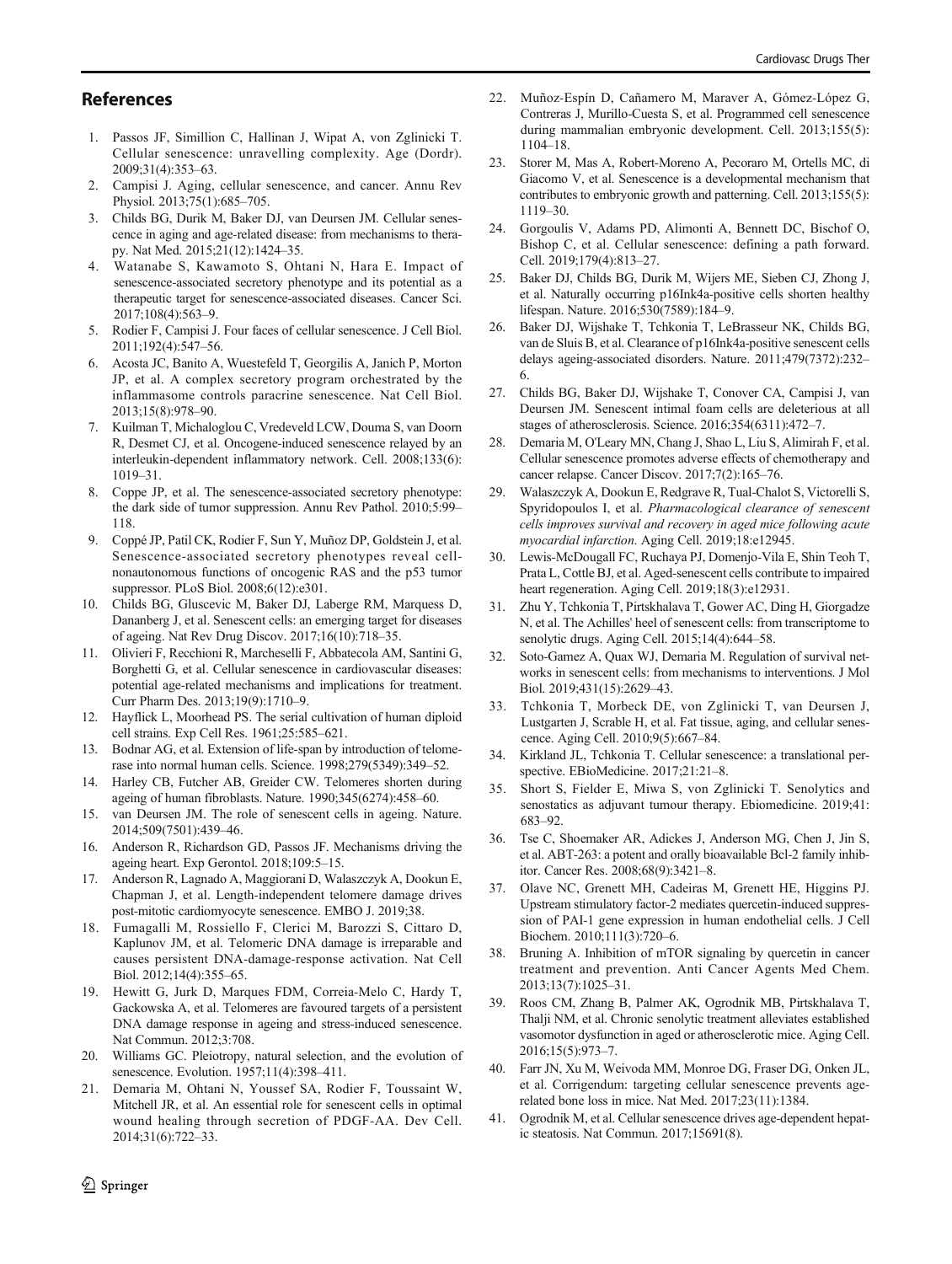- <span id="page-8-0"></span>42. Schafer MJ, White TA, Iijima K, Haak AJ, Ligresti G, Atkinson EJ, et al. Cellular senescence mediates fibrotic pulmonary disease. Nat Commun. 2017;8:14532.
- 43. Xu M, Pirtskhalava T, Farr JN, Weigand BM, Palmer AK, Weivoda MM, et al. Senolytics improve physical function and increase lifespan in old age. Nat Med. 2018;24(8):1246–56.
- 44. Ogrodnik M, Zhu Y, Langhi LGP, Tchkonia T, Krüger P, Fielder E, et al. Obesity-induced cellular senescence drives anxiety and impairs neurogenesis (vol 29, pg 1061, 2019). Cell Metab. 2019;29(5):1233.
- 45. Zhu Y, Tchkonia T, Fuhrmann-Stroissnigg H, Dai HM, Ling YY, Stout MB, et al. Identification of a novel senolytic agent, navitoclax, targeting the Bcl-2 family of anti-apoptotic factors. Aging Cell. 2016;15(3):428–35.
- 46. Chang J, Wang Y, Shao L, Laberge RM, Demaria M, Campisi J, et al. Clearance of senescent cells by ABT263 rejuvenates aged hematopoietic stem cells in mice. Nat Med. 2016;22(1):78–83.
- 47. Pan J, Li D, Xu Y, Zhang J, Wang Y, Chen M, et al. Inhibition of Bcl-2/xl with ABT-263 selectively kills senescent type II pneumocytes and reverses persistent pulmonary fibrosis induced by ionizing radiation in mice. Int J Radiat Oncol Biol Phys. 2017;99(2):353–61.
- 48. North BJ, Sinclair DA. The intersection between aging and cardiovascular disease. Circ Res. 2012;110(8):1097–108.
- 49. Strait JB, Lakatta EG. Aging-associated cardiovascular changes and their relationship to heart failure. Heart Fail Clin. 2012;8(1): 143–64.
- 50. Chimenti C, Kajstura J, Torella D, Urbanek K, Heleniak H, Colussi C, et al. Senescence and death of primitive cells and myocytes lead to premature cardiac aging and heart failure. Circ Res. 2003;93(7): 604–13.
- 51. Borlaug BA. The pathophysiology of heart failure with preserved ejection fraction. Nat Rev Cardiol. 2014;11(9):507–15.
- 52. Kadow ZA, Martin JF. Distinguishing cardiomyocyte division from binucleation. Circ Res. 2018;123(9):1012–4.
- 53. Richardson GD, Laval S, Owens WA. Cardiomyocyte regeneration in the mdx mouse model of nonischemic cardiomyopathy. Stem Cells Dev. 2015;24(14):1672–9.
- 54. Richardson GD. Simultaneous assessment of cardiomyocyte DNA synthesis and ploidy: a method to assist quantification of cardiomyocyte regeneration and turnover. J Vis Exp. 2016;111.
- 55. Bergmann O, Zdunek S, Felker A, Salehpour M, Alkass K, Bernard S, et al. Dynamics of cell generation and turnover in the human heart. Cell. 2015;161(7):1566-75.
- 56. Abdelwahid E, Siminiak T, Cesar Guarita-Souza L, Athayde Teixeira de Carvalho K, Gallo P, Shim W, et al. Stem cell therapy in heart diseases: a review of selected new perspectives, practical considerations and clinical applications. Curr Cardiol Rev. 2011;7(3):201–12.
- 57. Malliaras K, Zhang Y, Seinfeld J, Galang G, Tseliou E, Cheng K, et al. Cardiomyocyte proliferation and progenitor cell recruitment underlie therapeutic regeneration after myocardial infarction in the adult mouse heart. EMBO Mol Med. 2013;5(2):191–209.
- 58. Ellison GM, Vicinanza C, Smith AJ, Aquila I, Leone A, Waring CD, et al. Adult c-kit(pos) cardiac stem cells are necessary and sufficient for functional cardiac regeneration and repair. Cell. 2013;154(4):827–42.
- 59. Yazdanyar A, Newman AB. The burden of cardiovascular disease in the elderly: morbidity, mortality, and costs. Clin Geriatr Med. 2009;25(4):563–<sup>77</sup> vii.
- 60. McHugh D, Gil J. Senescence and aging: causes, consequences, and therapeutic avenues. J Cell Biol. 2018;217(1):65–77.
- 61. Oldershaw R, Owens WA, Sutherland R, Linney M, Liddle R, Magana L, et al. Human cardiac mesenchymal stem cell like cells, a novel cell population with therapeutic potential. Stem Cells Dev. 2019;28:593–607.
- 62. Maggioni AA, Maseri A, Fresco C, Franzosi MG, Mauri F, Santoro E, et al. Age-related increase in mortality among patients with first myocardial infarctions treated with thrombolysis. N Engl J Med. 1993;329(20):1442–8.
- 63. García Rubira JC, Valverde B, Romero D, García Martínez JT, López V, Rojas J, et al. Age is the independent prognostic factor in acute myocardial infarct. The clinical course of infarct in the elderly patient. An Med Interna. 1995;12(2):61–4.
- 64. Boyle AJ, Hwang J, Ye J, Shih H, Jun K, Zhang Y, et al. The effects of aging on apoptosis following myocardial infarction. Cardiovasc Ther. 2013;31(6):e102–10.
- 65. Meyer K, Hodwin B, Ramanujam D, Engelhardt S, Sarikas A. Essential role for premature senescence of Myofibroblasts in myocardial fibrosis. J Am Coll Cardiol. 2016;67(17):2018–28.
- 66. Zhu FL, et al. Senescent cardiac fibroblast is critical for cardiac fibrosis after myocardial infarction. PLoS One. 2013;8(9).
- 67. Song P, Zhao Q, Zou M-H. Targeting senescent cells to attenuate cardiovascular disease progression. Ageing Res Rev. 2020;60: 101072.
- 68. Stojanović SD, Fiedler J, Bauersachs J, Thum T, Sedding DG. Senescence-induced inflammation: an important player and key therapeutic target in atherosclerosis. Eur Heart J. 2020;41:2983–96.
- 69. Martin-Ruiz C, et al. CMV-independent increase in CD27−CD28+ CD8+ EMRA T cells is inversely related to mortality in octogenarians. npj Aging and Mechanisms of Disease. 2020;6(1):3.
- 70. Callender LA, Carroll EC, Beal RWJ, Chambers ES, Nourshargh S, Akbar AN, et al. Human CD8+ EMRA T cells display a senescence-associated secretory phenotype regulated by p38 MAPK. Aging Cell. 2018;17(1):e12675.
- 71. Ait-Oufella H, Salomon BL, Potteaux S, Robertson AKL, Gourdy P, Zoll J, et al. Natural regulatory T cells control the development of atherosclerosis in mice. Nat Med. 2006;12(2):178–80.
- 72. Weng NP, Levine BL, June CH, Hodes RJ. Regulated expression of telomerase activity in human T lymphocyte development and activation. J Exp Med. 1996;183(6):2471–9.
- 73. Richardson GD, Sage A, Bennaceur K, al Zhrany N, Coelho-Lima J, Dookun E, et al. Telomerase mediates lymphocyte proliferation but not the atherosclerosis-suppressive potential of regulatory Tcells. Arterioscler Thromb Vasc Biol. 2018;38(6):1283–96.
- 74. de Jesus BB, Schneeberger K, Vera E, Tejera A, Harley CB, Blasco MA. The telomerase activator TA-65 elongates short telomeres and increases health span of adult/old mice without increasing cancer incidence. Aging Cell. 2011;10(4):604–21.
- 75. Schoenwaelder SM, Jarman KE, Gardiner EE, Hua M, Qiao J, White MJ, et al. Bcl-xL-inhibitory BH3 mimetics can induce a transient thrombocytopathy that undermines the hemostatic function of platelets. Blood. 2011;118(6):1663–74.
- Breccia M, Molica M, Alimena G. How tyrosine kinase inhibitors impair metabolism and endocrine system function: a systematic updated review. Leuk Res. 2014;38(12):1392–8.
- 77. Triana-Martínez F, Picallos-Rabina P, da Silva-Álvarez S, Pietrocola F, Llanos S, Rodilla V, et al. Identification and characterization of cardiac glycosides as senolytic compounds. Nat Commun. 2019;10(1):4731.
- 78. Guerrero A, Herranz N, Sun B, Wagner V, Gallage S, Guiho R, et al. Cardiac glycosides are broad-spectrum senolytics. Nat Metab. 2019;1(11):1074–88.
- 79. Warnier M, Flaman JM, Chouabe C, Wiel C, Gras B, Griveau A, et al. The SCN9A channel and plasma membrane depolarization promote cellular senescence through Rb pathway. Aging Cell. 2018;17(3):e12736.
- 80. Cheng JW, Rybak I. Use of digoxin for heart failure and atrial fibrillation in elderly patients. Am J Geriatr Pharmacother. 2010;8(5):419–27.